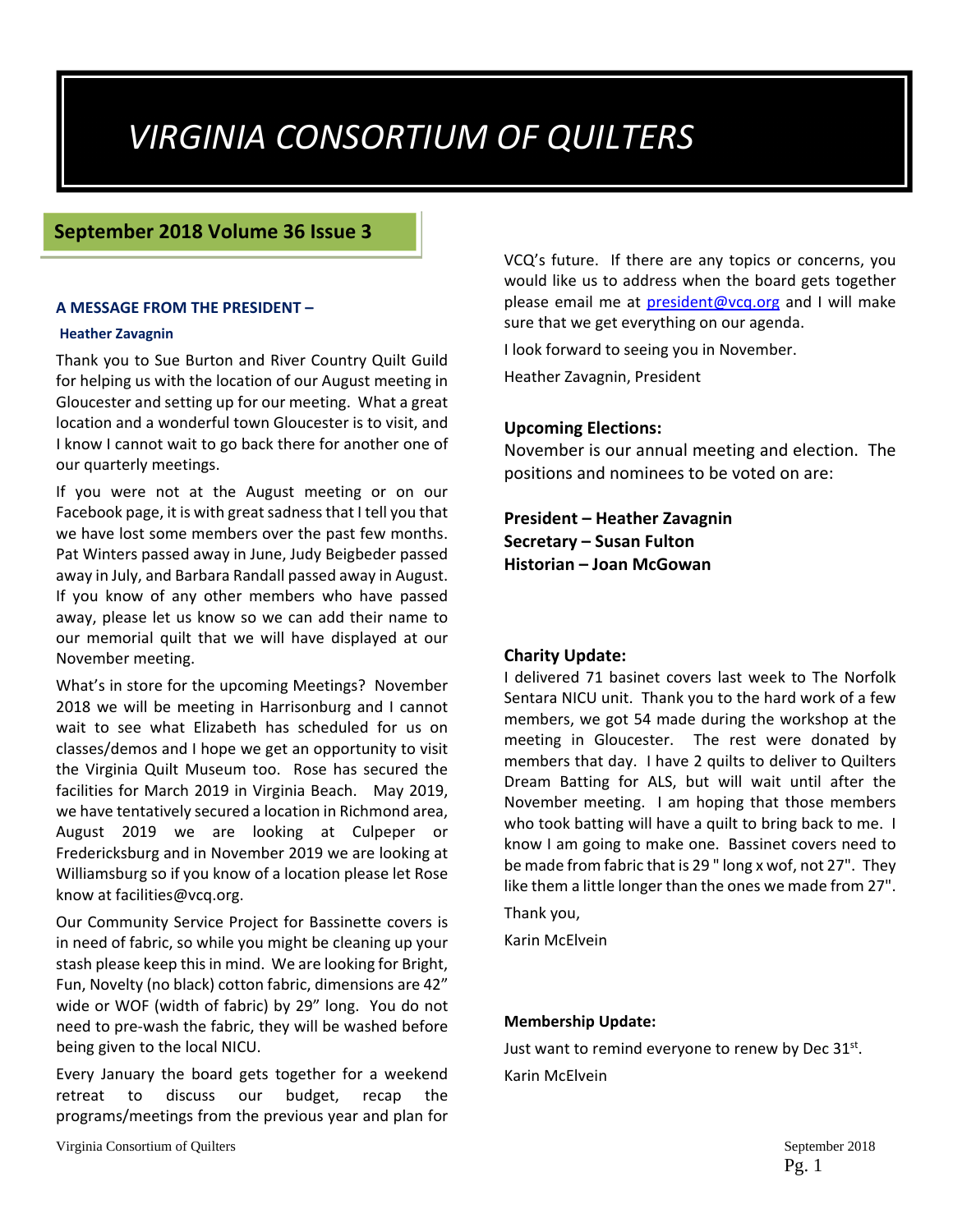# *MEET YOUR BOARD OF DIRECTORS*

# **VCQ Board & Area Reps 2018**

|              | <b>Position</b>            | <b>Name</b>         | Phone        | E-mail                           |
|--------------|----------------------------|---------------------|--------------|----------------------------------|
| 1            | President                  | Heather Zavagnin    | 770-845-5190 | president@vcq.org                |
| $\mathbf{2}$ | <b>VP</b>                  | <b>Betsy Powell</b> | 757-622-0993 | vicepresident@vcq.org            |
| 3            | Secretary                  | Susan Fulton        | 804-633-5926 | secretary@vcq.org                |
| 4            | <b>Treasurer</b>           | Karen Brewster      | 703-732-6283 | treasurer@vcq.org                |
| 5            | Membership                 | Karin McElvein      | 757-572-1569 | membership@vcq.org               |
| 6            | <b>Historian</b>           | Joan McGowan        | 703-323-6048 | historian@vcq.org                |
| 7            | <b>Programs</b>            | Elizabeth Gibson    | 703-481-6879 | programs@vcq.org                 |
|              |                            | Debi Harding        | 757-615-7758 | programs@vcq.org                 |
| 8            | <b>Facilities</b>          | Rose Hall           | 434-363-1011 | facilities@vcq.org               |
|              |                            |                     |              |                                  |
| 9            | <b>Newsletter</b>          | Yvette Cienski      | 757-234-0232 | newsletter@vcq.org               |
| 10           | <b>Web Mistress</b>        | Mary Grogan         | 202-262-0142 | maryg@infovisions.org            |
| 11           | <b>Publicity</b>           | Ann Tinsman         | 540-894-5546 | publicity@vcq.org                |
| 12           | <b>Celebration Chair</b>   | Gigi Dann           | 571-232-6521 | gigidann@comcast.net             |
| 13           | <b>Community Service</b>   | Karen DuMont        | 804-233-7750 | kmdumont@comcast.net             |
|              |                            | Karin McElvein      | 757-572-1569 | Karinlisa7@gmail.com             |
| 14           | <b>Documentation</b>       | <b>VACANT</b>       |              |                                  |
|              | <b>Area Reps</b>           |                     |              |                                  |
| 1            | <b>Northern VA</b>         | Kathy McCrea        | 703-425-1829 | kathy.mccrea@cox.net             |
| 2            | <b>Shenandoah Valley</b>   | Kathleen Ackerson   | 540-335-4700 | kackerso@shentel.net             |
| 3            | <b>Southern Shenandoah</b> | Vacant              |              |                                  |
| 4            | <b>Culpeper-Lynchburg</b>  | Deb Schupp          | 540-604-0988 | debschupp@GumboDesignStudios.com |
| 5            | Richmond                   | Karen DuMont        | 804-233-7750 | kmdumont@comcast.net             |
| 6            | Fredericksburg             | Ann Tinsman         | 540-894-5546 | atinsman@hotmail.com             |
| 7            | Southwest                  | Vacant              |              |                                  |
| 8            | Peninsula                  | <b>Bonnie Timm</b>  | 757-483-4909 | botqg@verizon.net                |
| 9            | <b>Tidewater</b>           | Debi Harding        | 757-615-7758 | debi.harding@cox.net             |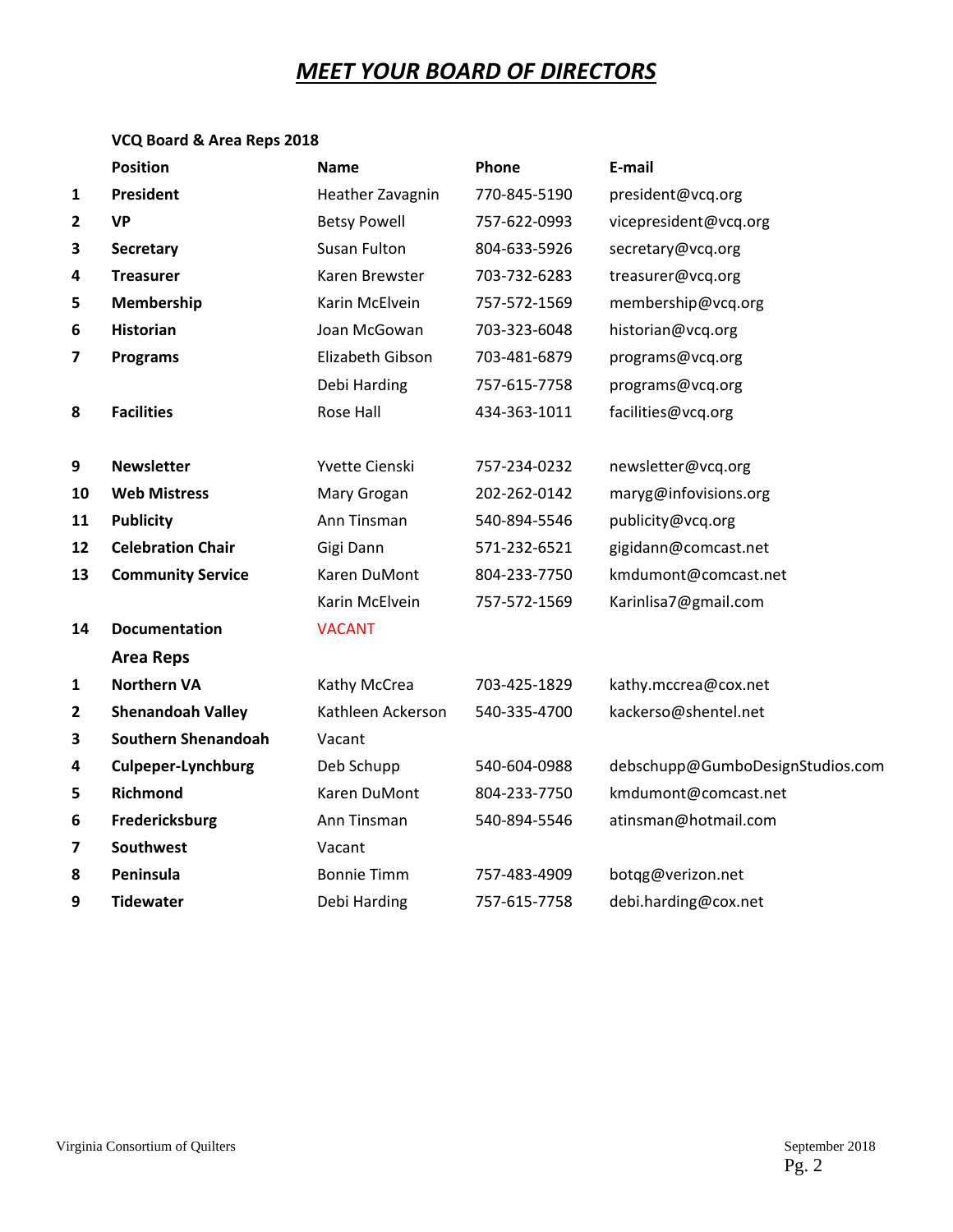#### **VCQ General Meeting Minutes‐August 11, 2018**

Newington Baptist Church, Gloucester, Va.

President Heather Zavagnin called the meeting to order at 12:16. She welcomed everyone to Gloucester. A big "Thank You" to Sue Burton and the River Country Quilters Guild for helping set up for our meeting and the morning refreshments. The lunch was provided by Courthouse Restaurant.

Heather welcomed all the quilters and we had two guests in attendance.

Minutes of the March meeting were published in the newsletter. No additions or corrections were noted. Sherry Whitford made the motion to accept the minutes. Danielle May seconded the motion. Minutes were approved by all.

Heather announced that we have cards on the back table to send to: Kathy McCrea, who had to miss the meeting due to unexpected medical procedure, Judy Beigbeder's stepdaughter and brother due to her recent passing, and Pat Winters's son for her passing.

Treasurer, Karen Brewster had three handouts. The first was the final Celebration 2018 report on our expenses and income. The second was the VCQ budget for the meeting, and the third was the current budget report for the year. A motion to accept the reports was made by Linda Coye and seconded by Dana Michaud. Treasurer's report was approved by all.

No report from VP Betsy Powell.

Membership chair Karin McElvein reported a total of 234 members. We have 18 new members.

Facilities chair Rose Hall reported the November meeting will be in Harrisonburg. Those plans are firming up. The March meeting will be in Virginia Beach.

Program Chair Elizabeth Gibson announced that she was going to "shake up" the November meeting a bit. She is working on getting the Quit Museum to give tours. We will also have some type of mini class or demonstration as well as our quarterly meeting.

She is also looking for ideas from local guilds, shops or members for the March VA. Beach meeting.

Yvette Cienski, newsletter editor, stressed the deadline for the newsletter for the November meeting is September 7<sup>th</sup>.

Community Service Projects: We are in need of fabric that is bright, fun, novelty, (no black) cotton 42" by 27"‐ 29" fabric for the bassinette covers. You do not need to

Virginia Consortium of Quilters  $\sim$  2018

wash fabric since it will be washed before giving it to the local NICU. Please see Karin McElvein if you have any questions or donations. She also has batting to take home for any ALS projects you have been working on.

Heather announced that we have a volunteer as our Publicity and Print Chair, Ann Tinsman. She will be working to get VCQ more visible in social media to encourage more members to join and be aware of our organization.

Old business: We still have vacant positions to fill!!! We need Area Repsfor Southern Shenandoah Area, (includes Roanoke) and Southwest Va. Area. We also need a Documentation chair.

We will be voting in November for next year's officers. Anyone wishing to run for a position need to get their name on the slate in the newsletter by Sept. 7. Our current President, Heather Zavagnin, has agreed to run again for this position. Susan Fulton has also agreed to run again as Secretary. We need a Historian to add to the board as well as the positions mentions above. Please think about helping out VCQ by becoming a member of the board.

New Business:

Any members wanting to submit a quilt to the Virginia State Fair need to get their paperwork entry by Sept 7<sup>th</sup> and drop off is Sept 8<sup>th</sup>.

There was a discussion to see if there was any interest in a Virginia State Quilt Show, outside of the local guilds that are being put together. The consensus was that members are satisfied with the current shows being held as well as supporting the VQM.

Thank you to Marty Moon for the donation of a new ironing board.

Marty Moon and Deb Schupp have brought a raffle quilt and have tickets for sale for their local guild.

The Virginia Beach Tidewater Quilt Guild has a quilt show next weekend. They have a beautiful Grandmothers Flower Garden that has been hand quilted for raffle. They will also have pins available at the show.

The meeting was adjourned at 12:53 p.m.

The group regathered at 3:45 for class show and tell and regular show and tell

Respectfully submitted by Susan Fulton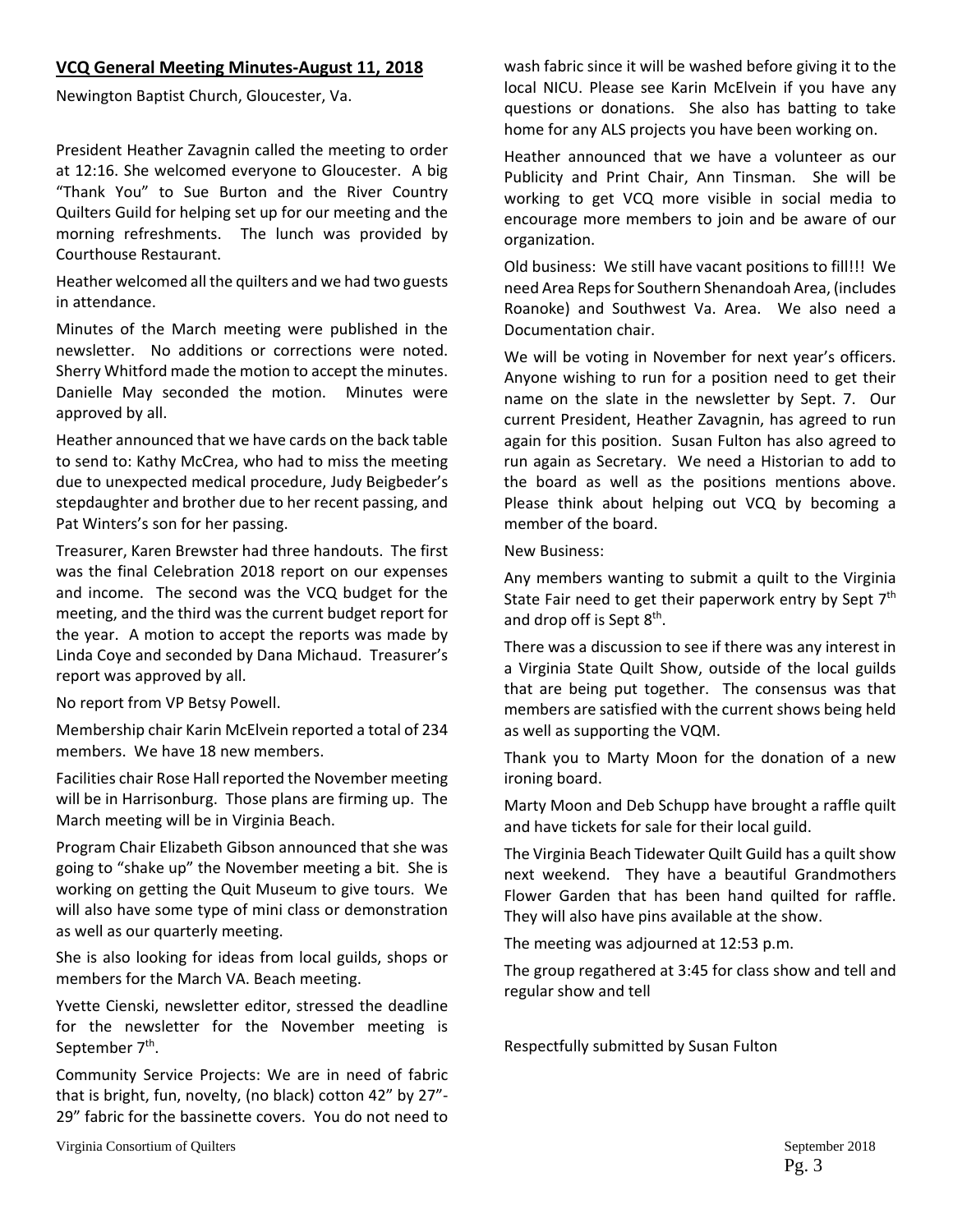# **Calendar of Events**

# **September 27, 28 & 29, 2018**

Original Sewing & Quilt Expo Fredericksburg Expo & Conference Ctr 2371 Carl D Silver Pkwy Fredericksburg, VA 22401 http://www.sewingexpo.com/

## **October 1‐6, 2018**

Central Virginia tour De Quilt http://tourdequiltvirginia.com/

# **October 3rd ‐ October 6th, 2018**

AQS QuiltWeek Virginia Beach Conference Center, 1000 19th St, Virginia Beach, VA 23451 http://www.quiltweek.com/locations/virginia‐ beach/

# **OCTOBER 3‐7, 2018**

\* AQSG SEMINAR \* Bethesda, Maryland

This year's Seminar will be held at Bethesda Marriott, 5151 Pooks Hill Road, Bethesda, MD 20814. For those of you who are eagerly waiting you may book your room with the code https://aws.passkey.com/event/49587573/o

wner/3322307/list/hotels or by calling (800) 228‐ 9290. If you are booking online please use the comments section to give the hotel any additional information, including bed arrangements. If you call, be sure to say you are with American Quilt Study Group and let them know if you are sharing a room. We will continue to update you with more information as we move into spring and the Seminar Brochure will be sent to all members in May.

# **October 19th ‐ 28th, 2018**

Quilters' Quest Shop Hop Northern Virginia and Maryland http://www.quiltersquest.org/

# **October 19th ‐ 20th, 2018**

Stafford Piecemaker's Annual Quilt Show "Those We're the Days" John Musante Porter Memorial Library, 2001 Parkway Blvd, Stafford, VA 22554

## **November 2‐3, 2018**

Winston‐Salem Quilts 2018 Quilt Show GATEWAY YWCA 1300 South Main Street Winston‐Salem, NC 27127 https://forsythquilters.org/2018‐quilt‐show/

\*\*\*\*\*\*\*\*\*\*\*\*\*\*\*\*\*\*\*\*\*\*\*\*\*\*\*\*\*\*\*\*\*\*\*\*\*\*\*\*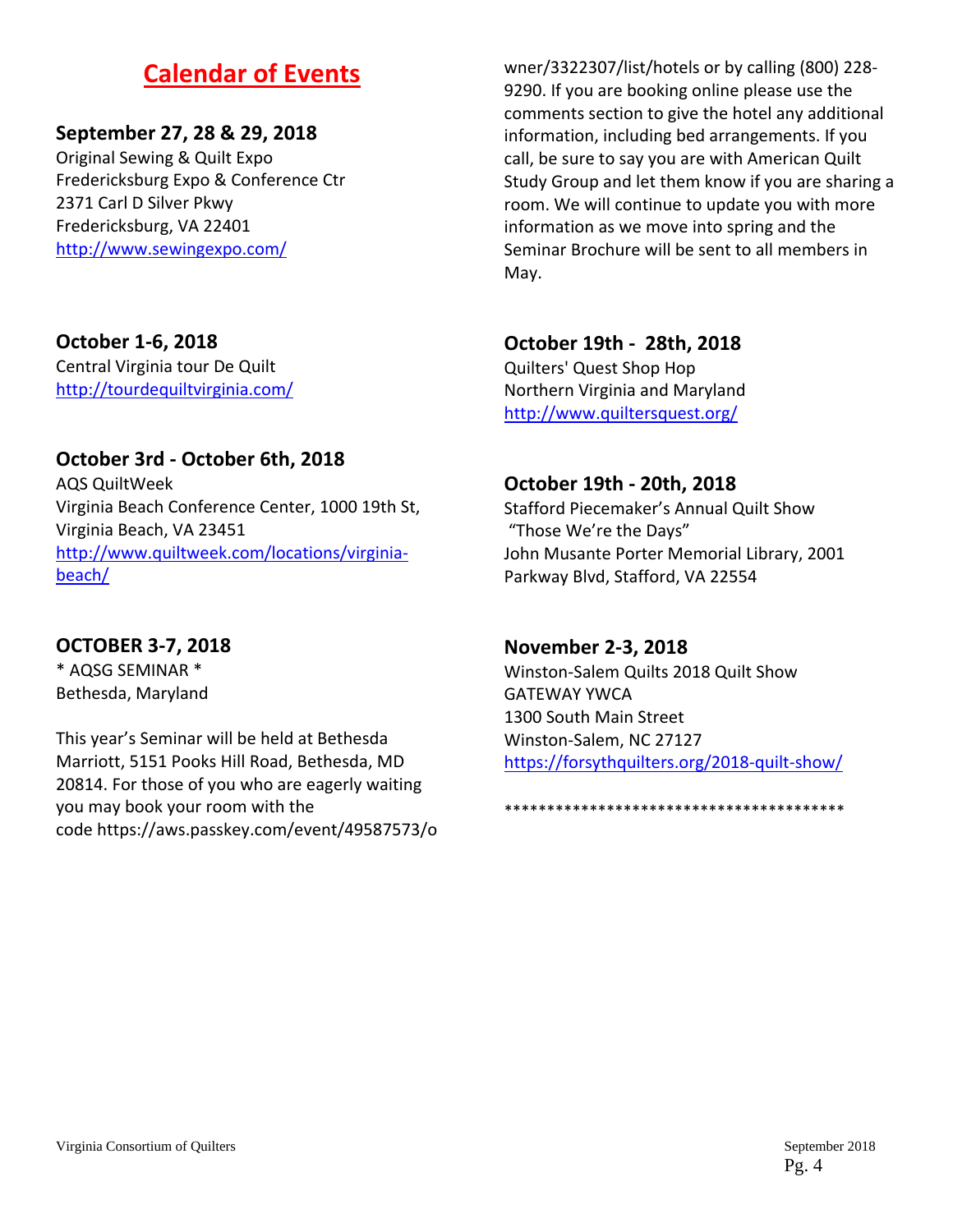# **VCQ 2018 Events:**

**November 10 ‐ Harrisonburg March 9, 2019 – Virginia Beach May 11, 2019 – Richmond August 10, 2019 – TBD November 9, 2019 ‐ TBD**

The following are the **Deadline Dates** for item submissions to the newsletter staff:

**Jan. 4, 2019 for March 9th meeting** Mar. 15, 2019 for May  $11<sup>th</sup>$  meeting Jun. 7, 2019 for August 10<sup>th</sup> meeting Sept. 6, 2019 for November 9<sup>th</sup> meeting

Material can be sent electronically (preferred) to newsletter@vcq.org Send ads to newsletter@vcq.org and check made out to VCQ

| <b>Advertising</b>                                       |                   |         |
|----------------------------------------------------------|-------------------|---------|
| <b>For Newsletter &amp; Roster</b>                       |                   |         |
|                                                          | <b>Newsletter</b> | Roster  |
| Business Card-2"x3.5"                                    | \$10.00           | \$20.00 |
| $\frac{1}{4}$ Page-5.25"x4"                              | 15.00             | 30.00   |
| $\frac{1}{2}$ Page-5.25"x 8"                             | 30.00             | 60.00   |
| Full Page-8" x 10.5"                                     | 50.00             | 100.00  |
| Inside Back Page                                         |                   | 125.00  |
| Classified Ad $(50 \text{ word } max -$ Newsletter only) |                   |         |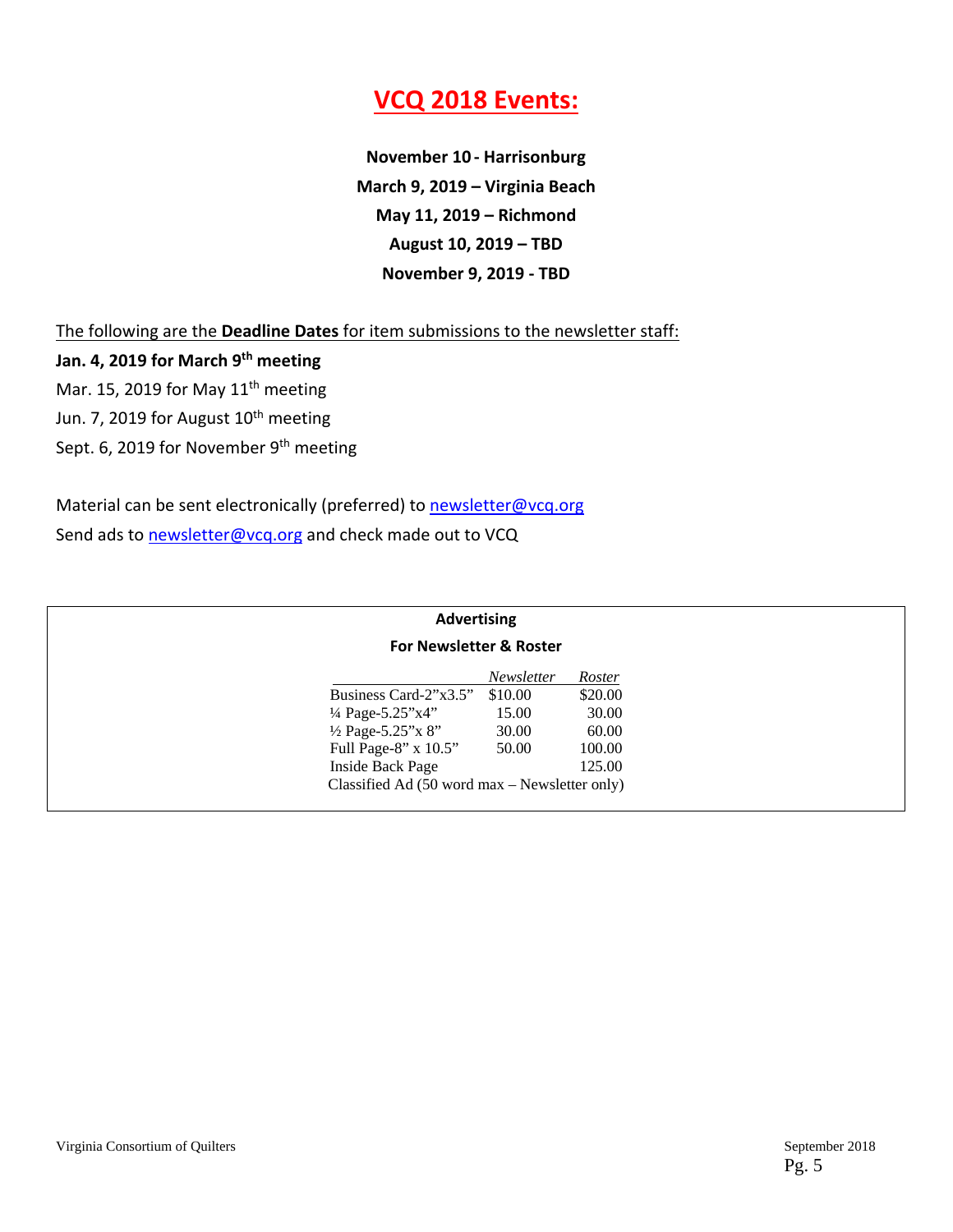

# **CALENDAR OF EVENTS AT VIRGINIA QUILT MUSEUM 2018 Exhibit Schedule**

# **Exhibit III SEPTEMBER 18 – DECEMBER 15, 2018**  *Mountain Mist Quilts - 20th Century Favorites*

Neva Hart, Curator

Galleries I, II and III

In 1929 making wall art was not the intention of Stearns & Foster Company of Cincinnati, Ohio when the company's Mountain Mist batting division started printing quilt designs on the wrappers for its all-cotton quilt batting products. The highly successful marketing strategy to sell batting by giving away pretty quilt patterns with easy-to-use instructions influenced styles of the Colonial Revival period and fostered quilt making for almost 90 years. This exhibit features quilts made from some of the earliest Mountain Mist quilt patterns which have remained favorites into the 21st century.

# **AQSG Basket Quilts**

Warren Gallery

The traveling exhibit includes 25 quilts made by members of the American Quilt Study Group which have been inspired by a 19th century quilt, quilt top or block with one or more baskets. Many museums, historical societies and individuals have given permission for some wonderful quilts in their collection to be used for inspiration.

# *Sacred Threads*

Sarah Entsminger , Curator Galleries IV and V

 Sacred Threads is an international exhibition of quilts exploring themes of spirituality, joy, inspiration, peace/brotherhood, grief and healing. This biennial exhibition was established to provide a safe venue for quilters who see their work as a connection to the sacred and/or as an expression of their spiritual journey. The objective is to create a dignified exhibition of artwork that touches on both spiritual and personal levels all those who view it. We want to share with others the experiences of quilters whose stories may be a source of healing and strength. From each biennial exhibit, a smaller selection of works that illustrate the purpose of Sacred Threads are chosen to travel to a variety of venues throughout the US for the two years between the biennial exhibits.

## *Treasures From the Vault:*

**Hallway and Gallery VI** 

## *Viva La Difference by the Apple Valley Needle Threaders, Berryville, VA <i>Berryville, VA*

Nyra White and Pam Pampe, Curator Galleries A and B

A rare look into an area guild that features an assortment of quilts, quilted clothing and quilted home objects. Each piece reflects the personality and talent of the maker. It is whimsical and authentic in content and variety. An inspiration to all those who strive to tell their story through needle arts.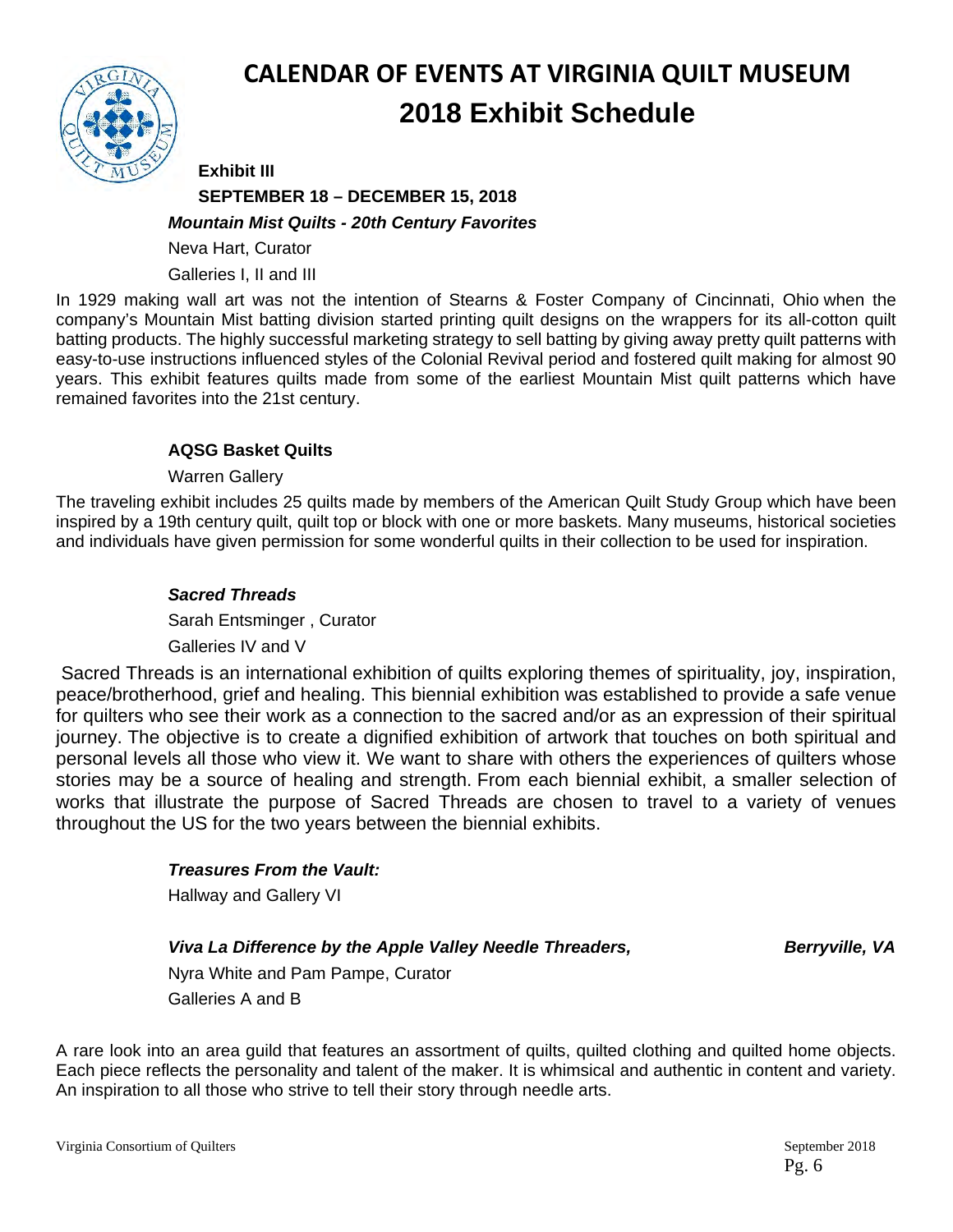The following article appeared in the June 2018, issue of *Tulane* Magazine. Reprinted with permission, Mary Ann Travis – Editor *Tulane* Magazine

# *Quilting Bee*

Entrepreneurial law professor Elizabeth Townsend Gard has unleashed a grassroots," army" of law students studying the roles of creativity and law in stoking the transformation of quilting from a folk‐art craft into a multibillion‐dollar industry.

Townsend Gard's Entrepreneurship and the Law class at Tulane Law School haslaunched a research‐based audio podcast called "Just Wanna Quilt," a series of in-depth interviews with quilters and quilt-industry entrepreneurs discussing their creative passion and challenges, alongside the history and art behind the craft.

The podcast is hosted by Townsend Gard, an intellectual property law professor whose interest in quilting led her to interview nearly 75 quilters, artists, designers, historians, inventors, collectors and fabric‐makers around the country who make up the \$3.7 billion quilting industry. She hopes to complete the 200 interviews in the next year.

"Law school is a balance between doctrinal courses and opportunitiesfor experiential learning," Townsend Gard said. "By engaging and immersing students in the practicalities of getting a podcast, a business or even a project up and running, they see firsthand the struggles and energy it takes, and it helps them be more empathetic to their clients."

Second‐year law student Corrie Dutton, who has worked on the project, said, "Having the opportunity to feel what it is like to be an entrepreneur – the pressures, the details and of course, the legal issues that arise – has made me think about the role of an attorney with entrepreneurs in a much more complex way." Go to www.justwannaquilt.com for podcast episodes and other information. – *Alina Hernandez*

# **VCQ Members in Piedmont Arts Exhibit**

The Piedmont Arts Museum in Martinsville, VA, has announced the list of more than 40 quilted works and their creators to be showcased in the 11th biennial invitational quilt exhibition ‐ *The Art of the Quilt: Trends*. Quilts will be on display at the museum Oct. 27 – Dec 29, 2018. Artists were able to submit up to three projects for consideration. Co-curated by award winning quilter, Linda Fiedler and VCQ member and artist, Betty Blessin, this exhibit draws attendees from all over the mid‐Atlantic region. The showcased work is by eight talented VCQ textile artists: Betty Blessin, Paula Golden, Marty Moon, Jenna Pynn, Deborah Schupp, Bonnie Scott, Cynthia Siira and Karin Tauber. Many of the works are for sale.

Piedmont Arts Museum supports visual and performing arts, as well as arts education.

www.piedmontarts.org, 215 Starling Ave., Martinsville, VA 24112 276‐632‐3221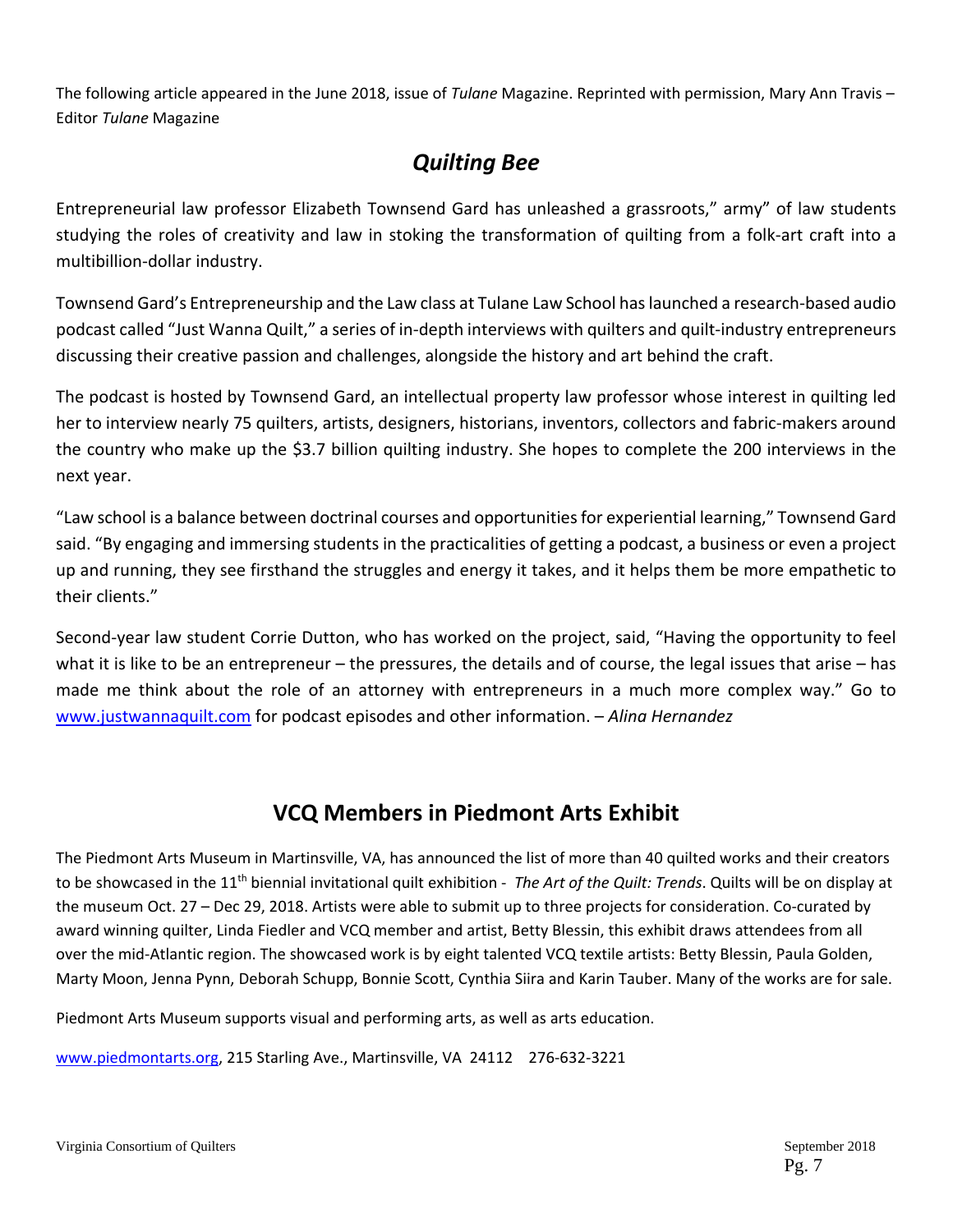# **Virginia Consortium of Quilters**

# **Application for Membership**

| (By providing my email address I understand that I will receive the newsletter electronically unless I check the box<br>below.)                                                                                            |                                            |                                                                            |                   |  |  |  |  |
|----------------------------------------------------------------------------------------------------------------------------------------------------------------------------------------------------------------------------|--------------------------------------------|----------------------------------------------------------------------------|-------------------|--|--|--|--|
| $( )$ I wish to receive a <b>paper copy</b> of the quarterly newsletter.                                                                                                                                                   |                                            |                                                                            |                   |  |  |  |  |
| Your membership can be paid for multiple years (up to 5 years) with this form. This date will be on your membership<br>card and the mailing label of each newsletter. If dues increase during this period, yours will not. |                                            |                                                                            |                   |  |  |  |  |
|                                                                                                                                                                                                                            |                                            |                                                                            |                   |  |  |  |  |
|                                                                                                                                                                                                                            | (\$25.00 per year, up to five years only.) |                                                                            |                   |  |  |  |  |
| () Renewal Amt:                                                                                                                                                                                                            |                                            | \$__________________________(make check payable to "VCQ" and include SASE) |                   |  |  |  |  |
|                                                                                                                                                                                                                            | (\$25.00 per year, up to five years only.) |                                                                            |                   |  |  |  |  |
| Renewal Members Only: Please enclose with your payment and application, a self-addressed stamped envelope                                                                                                                  |                                            |                                                                            |                   |  |  |  |  |
| (SASE) for your membership card.                                                                                                                                                                                           |                                            |                                                                            |                   |  |  |  |  |
| () I am a member of a local quilt guild/group: _________________________________                                                                                                                                           |                                            |                                                                            |                   |  |  |  |  |
|                                                                                                                                                                                                                            |                                            |                                                                            | (List all guilds) |  |  |  |  |
| () I teach and/or lecture about quilting.                                                                                                                                                                                  |                                            |                                                                            |                   |  |  |  |  |
| () I may be willing to drive others from my area to VCQ meetings.                                                                                                                                                          |                                            |                                                                            |                   |  |  |  |  |
| Mail to:                                                                                                                                                                                                                   |                                            |                                                                            |                   |  |  |  |  |
|                                                                                                                                                                                                                            |                                            | Karin McElvein, Membership Chairperson                                     |                   |  |  |  |  |
|                                                                                                                                                                                                                            | 1309 Maplewood Ave.                        |                                                                            |                   |  |  |  |  |
|                                                                                                                                                                                                                            | Norfolk, VA 23503                          |                                                                            |                   |  |  |  |  |
| Questions: karinlisa7@gmail.com                                                                                                                                                                                            |                                            |                                                                            |                   |  |  |  |  |
| For Membership Only:                                                                                                                                                                                                       |                                            |                                                                            |                   |  |  |  |  |
| Date Rec'd: ___________                                                                                                                                                                                                    |                                            | CK Dep ____; Mem List updated ___; Card Sent _____                         |                   |  |  |  |  |
| Amt: $\qquad \qquad$                                                                                                                                                                                                       |                                            | Ck. No.                                                                    |                   |  |  |  |  |
| Exp. Year: 2008                                                                                                                                                                                                            |                                            | New Member Packet: Letter __; Name Badge ___ Card___                       |                   |  |  |  |  |
| Revised 5/10/17                                                                                                                                                                                                            |                                            |                                                                            |                   |  |  |  |  |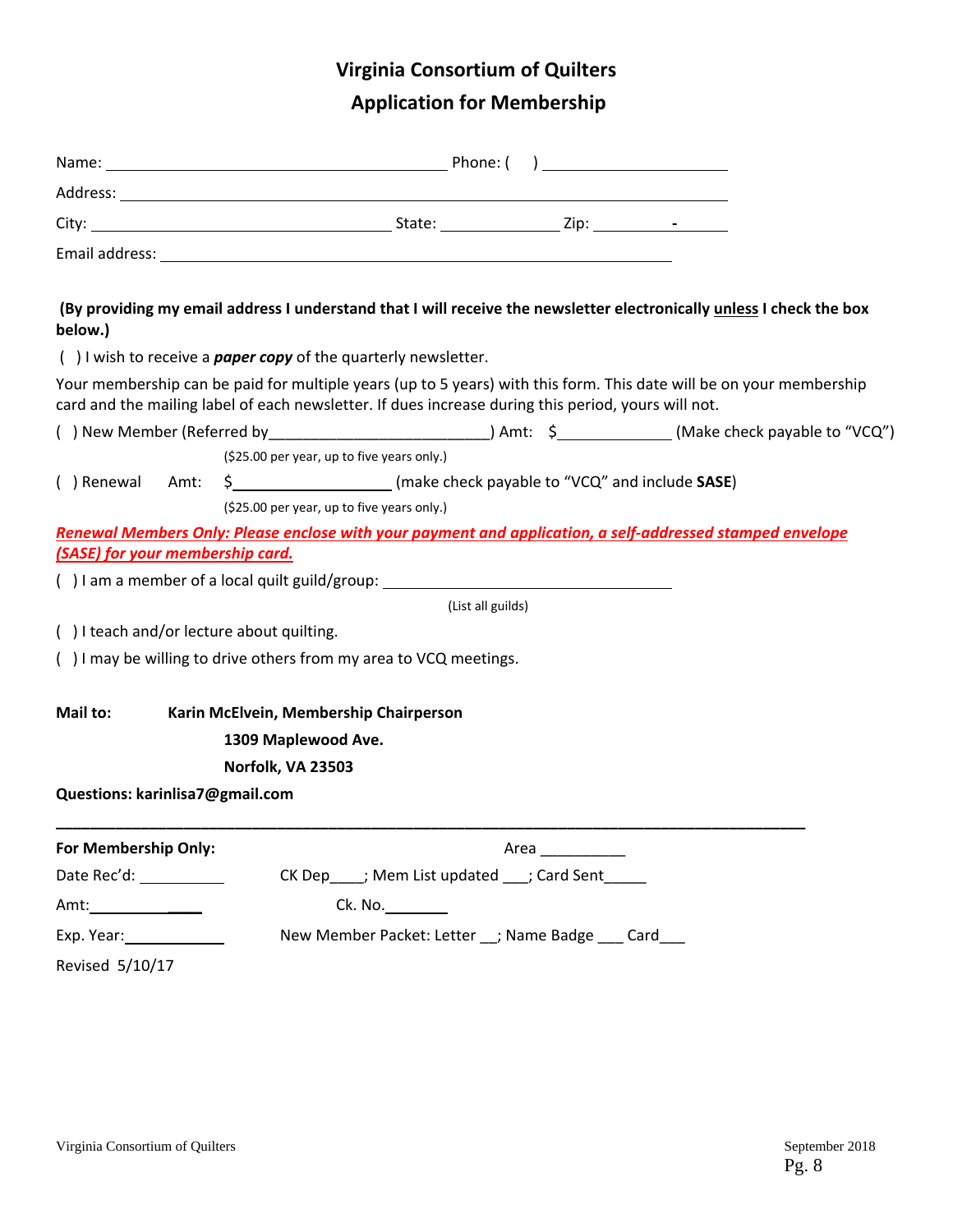# **November 10, 2018 Meeting & Workshop in Harrisonburg, VA**

# **Lodging Accommodations:**

## **Hampton Inn University**‐

85 University Blvd, Harrisonburg, VA 22801 Phone: 540‐432‐1111 Fax: 540‐432‐0748

Rooms for Friday/Saturday, \$119.00 plus tax for a room with two queen beds or one king bed. Breakfast & WIFI are included. Last day to make reservations is October 19<sup>th</sup>.

#### **Directions to Hotel:**

#### **From I‐81 N or S**

Merge onto E Market St/US‐33 E via EXIT 247A toward Elkton. Turn right onto University Blvd. University Blvd is 0.3 miles past Burgess Rd

If you reach Country Club Rd you've gone about 0.2 miles too far

85 University Blvd, Harrisonburg, VA 22801-3754, 85 UNIVERSITY BLVD is on the right.

#### **From I‐81 S**

Merge onto E Market St/US‐33 E via EXIT 247A toward Elkton. Turn right onto University Blvd. University Blvd is 0.3 miles past Burgess Rd If you reach Country Club Rd you've gone about 0.2 miles too far 85 University Blvd, Harrisonburg, VA 22801‐3754, 85 UNIVERSITY BLVD is on the right.

## **Meeting Facility:**

## **Community Mennonite Church**

70 South High St Harrisonburg, VA 22801 Tel. 540‐433‐2148 Email: cmc\_office@cmcva.org

## **Directions: (from hotel to church)**

- 1. Start out going east on University Blvd toward E Market St/US‐33 E. Then 0.20 miles
- 2. Turn left onto E Market St/US‐33 W. Then 2.26 miles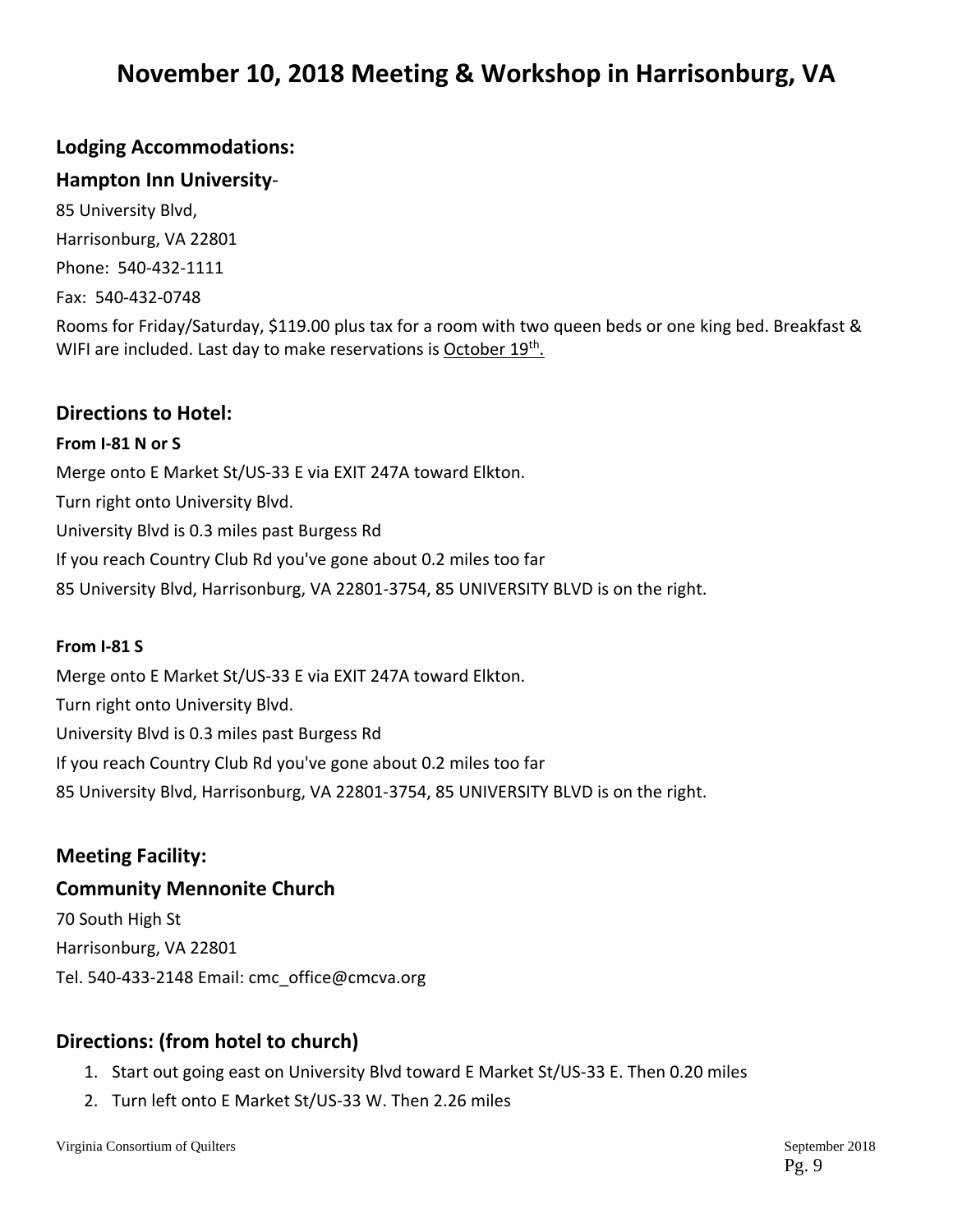- 3. Turn right onto N Main St/US‐11 N/US‐33 W. Then 0.03 miles
- 4. Take the 1st left onto Court Sq./US‐33 W.
	- 1. If you reach E Elizabeth St you've gone a little too far. Then 0.05 miles
- 5. Take the 1st left to stay on Court Sq./US-33 W.
	- 1. Cally's Restaurant & Brewing is on the corner
	- 2. If you are on Graham St and reach N Liberty St you've gone a little too far. Then 0.03 miles
- 6. Take the 1st right onto W Market St/US‐33 W.
	- 1. Artful Dodger is on the right
	- 2. If you reach S Main St you've gone a little too far. Then 0.17 miles
- 7. Turn left onto S High St/VA‐42.
	- 1. If you reach Academy St you've gone a little too far. Then 0.04 miles
- 8. 70 S High St, Harrisonburg, VA 22801‐3706, 70 S HIGH ST is on the right.
	- 1. If you reach W Water St. you've gone a little too far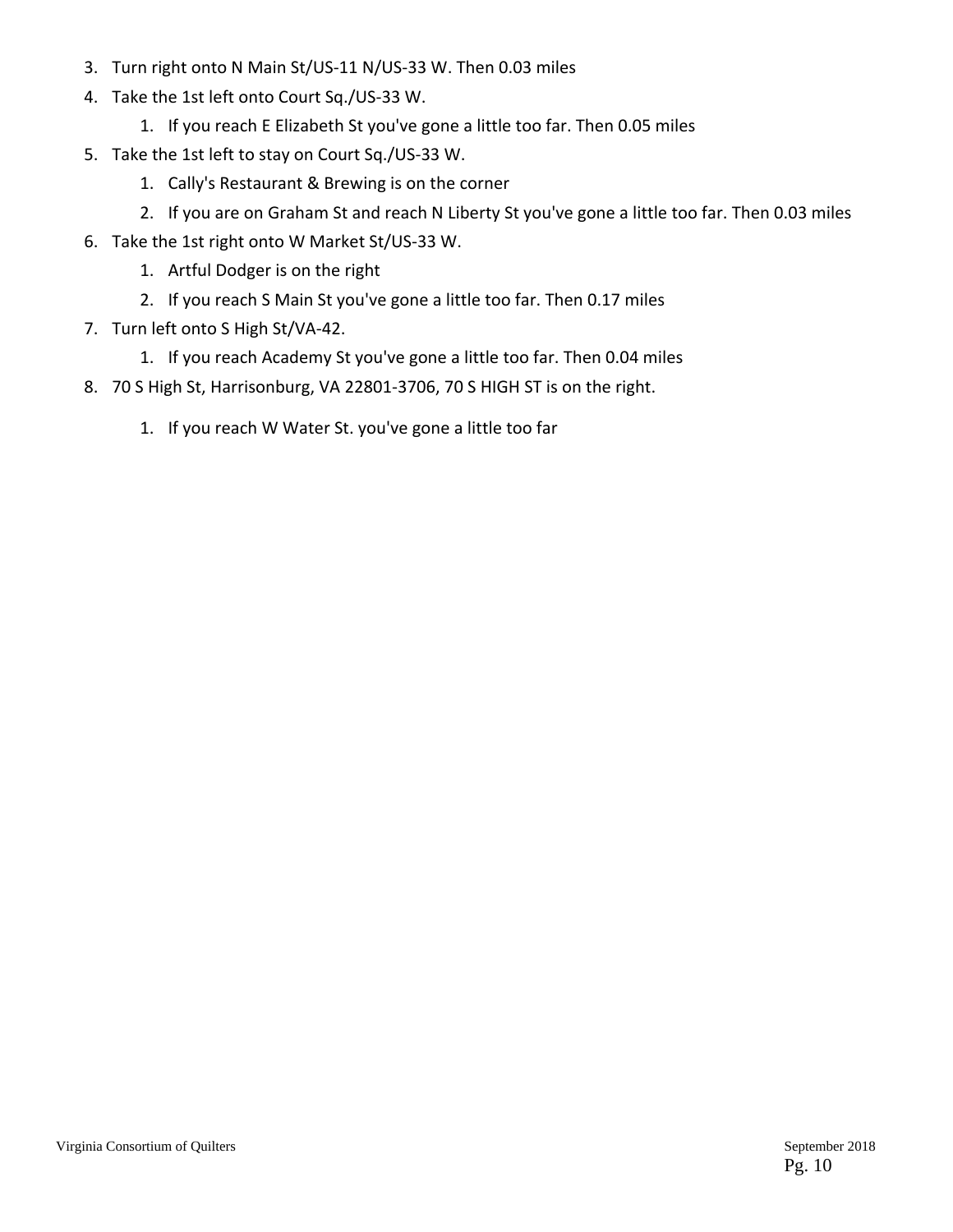# **Notes from Elizabeth**

Your registration form and check to VCQ must be **postmarked by Friday, October 19, 2018** (3 weeks prior to event). **Registrations will close after this date without exception. Any registrations postmarked after October 19, 2018 will not be accepted and will be returned**. Please fill out your registration form completely as this information is very vital to ensure proper confirmation mailing of your postcards.

#### **You will receive a postcard with your registration confirmation – Bring your postcard!!**

**Any cancellations must be made by Friday, October 19, 2018 to obtain a refund.**

**Please wear your nametag to the meeting so we can put names and faces together.**

**Friday, November 9, 2018 Schedule: Dinner on your own**

▶ 6:30 VCQ Board Meeting at Community Mennonite Church

#### **Saturday, November 10, 2018 Meeting Schedule:**

- \* 8:00 ‐ 9:00AM Registration
- \* 10:00 Noon VQM Tours A & B
- $*$  Noon  $-$  12:45PM Lunch
- \* 12:50 ‐ 1:15PM Business meeting
- \* 1:15 3:15PM VQM Tours C & D
- \* 3:45 ‐ 4:00 PM Show and Tell

**VCQ will be scheduling meetings all over the state. If your guild would like to sponsor a meeting contact one of the Board members. If you know of a quilting teacher we would be interested in, please contact Elizabeth Gibson, Programs Chair/Teachers at** programs@vcq.org or 703‐481‐6879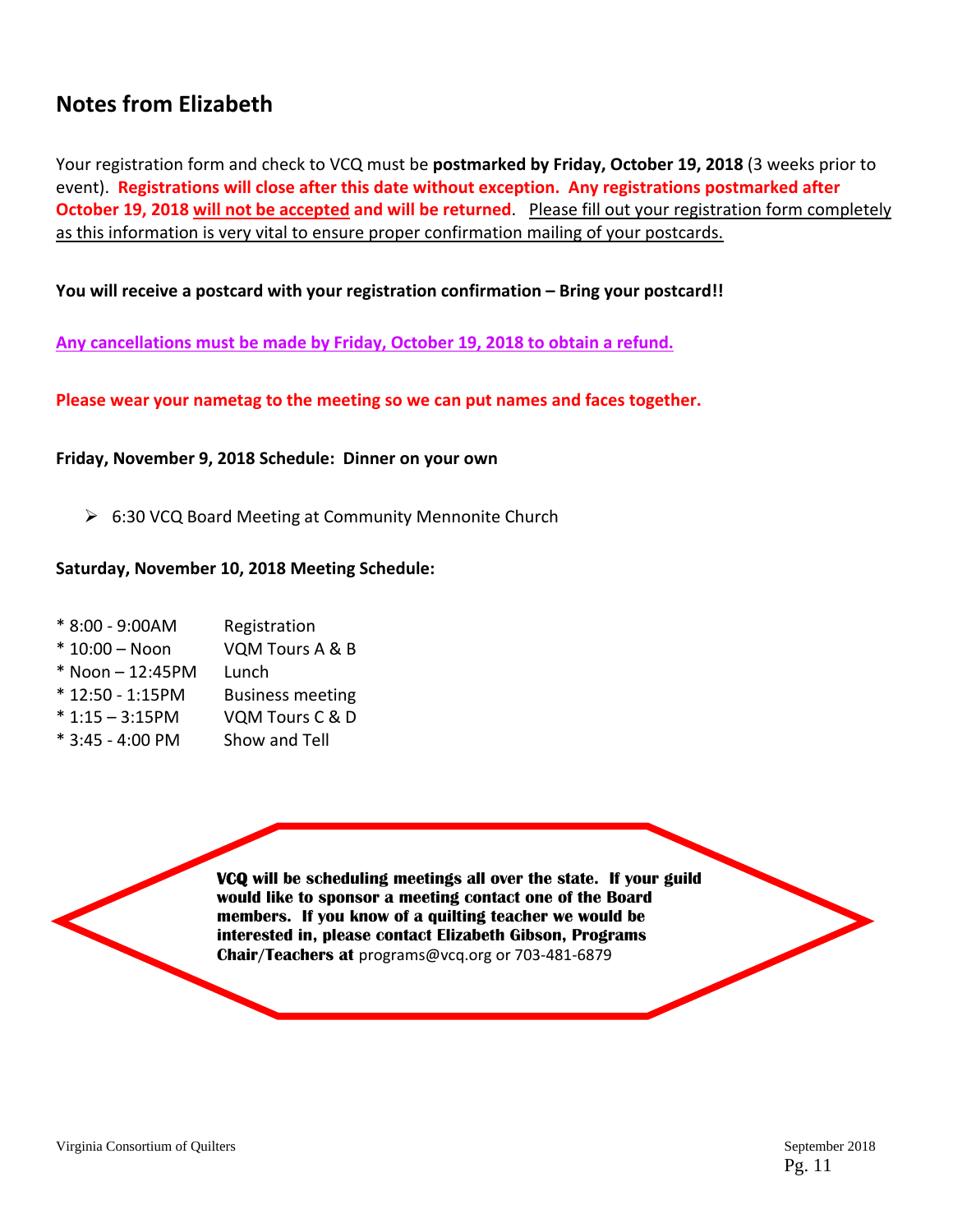- Shops Near Harrisonburg Area

#### **Ragtime Fabrics** 60 W. Market Street

Harrisonburg, Virginia 22801

Phone: 540‐434‐5663

Email: ragtimefabrics@gmail.com Social Media:Facebook | Pinterest

#### **Rachel's Quilt Patch**

40 Middlebrook Ave Staunton, VA 24401 Phone: 540-886-7728 Email: rachelsquiltpatch@comcast.net Website: www.quiltandsewonline.com

**The Crazy Cousin** 4131 Plank Road Fredericksburg, VA 22407 Phone: 540‐786‐2289 Website: www.facebook.com/pages/The‐ Crazy‐Cousin/442487505803358

#### **Sew Classic Fabrics**

121 Carpenter Lane

Harrisonburg, Virginia Phone: 540‐421‐3309 Email: SewClassicFabrics@gmail.com Website: www.facebook.com/SewClassicFabrics

#### **Patch Work Plus**

17 Killdeer Lane,

Dayton, VA 22821

Phone: 540‐879‐2505

Email: cynthia@patchworkplusva.com Website: www.patchworkplus-quilting.com

## **Cottonwood**

2035 Barracks Road, Charlottesville, VA 22903 Phone: 434‐244‐9975 Website: www.cottonwoodquiltshop.com

## **The Quiltery**

5499 N Lee Hwy,

Fairfield, VA 24435

Phone: 540‐377‐9191

Email: thequiltery@earthlink.net Website: www.quilteryonline.com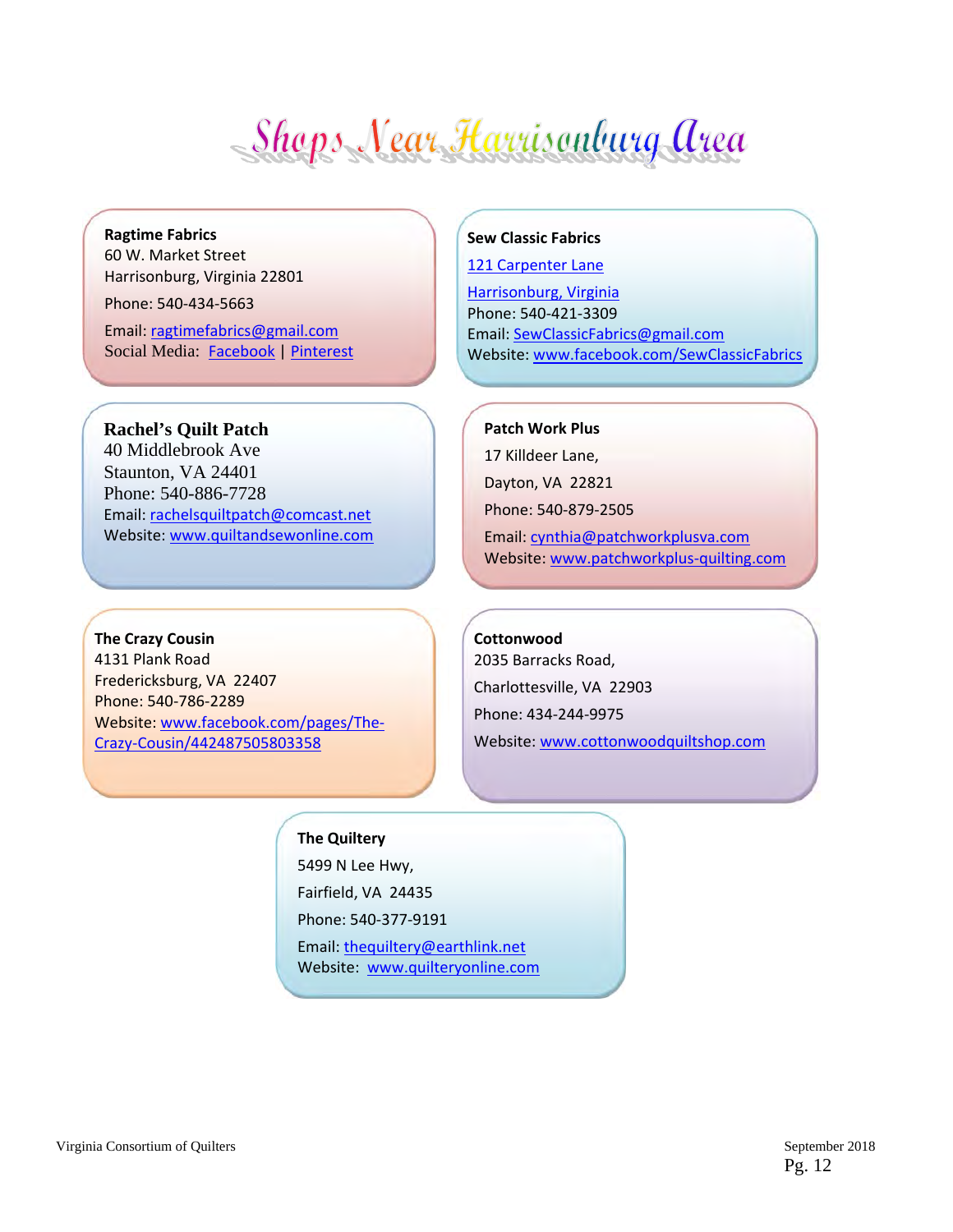# **November Meeting:**

Join us for a visit to the valley town of Harrisonburg, Virginia for our quarterly meeting held on November 10, 2018.

Our day will depart from our standard quarterly meeting routine as we will not have formal classes at this meeting.

# **Itinerary for November Meeting:**

# **TOUR‐**

We will tour the Virginia Quilt Museum in four different time groups. 10 AM, 11AM, 1PM and 2 PM. It will be game day for JMU in Harrisonburg, so parking may be tight.

The museum is not far away for those who want to get outside for the short walk as an alternative. The Virginia Quilt Museum is near‐and‐dear to the hearts of Virginia Consortium of Quilters as we could be considered the "founding mothers" of the museum.

Founded in 1995, The Virginia Quilt Museum is the Official Quilt Museum of the Commonwealth of Virginia.

Nestled in the heart of the picturesque Shenandoah Valley of Virginia, the Museum promotes a unique blend of Virginia's art and cultural heritage. Charged with a mission of "celebrating and nurturing Virginia's quilting heritage," the Museum offers three floors of rotating, curated gallery space. Each round of exhibits features quilts from the Museum's collection as well as traveling exhibitions. Heirloom quilts, contemporary quilts and art quilts are also typically featured simultaneously, allowing our visitors the chance to marvel at the extreme variety of styles, techniques, and themes present in quilts.

# **QUILT TURNING**

While at the museum you will tour the house and the current exhibits as well as participate in a quilt turning with the new curator at the museum, Hannah Facknitz. Hannah graduated magna cum laude from James Madison University in May 2018. She received a Bachelor of Arts in history with distinction, having completed a senior thesis awarded the Phi Kappa Phi Best Thesis Award for JMU. Her research focused on the indigenous experience in the nineteenth century as well as technology, labor, and racial histories of North America. Throughout her undergraduate career, she presented research nationally and internationally in places like Oklahoma, New Mexico, and Hiroshima, Japan. Arts and crafts have long been a passion of hers, and she ran her own crafting business for several years during a hiatus from college. She is a lifelong resident of Harrisonburg and has a deep love for the local community.

# **COME QUILT WITH ME, DEMOS & COMMUNITY SERVICE PROJECT**

Back at the meeting place, we will have Come Quilt with Me along with several demonstrations of new techniques and patterns throughout the day. Bring your machine, supplies or a hand project and get to know fellow VCQ members while we sit and sew. Please bring some show and tell items from home for the end of our meeting. We do love to know what everyone has been working on and have the chance to ooh and awe over your lovely projects. It just may inspire someone else to try something new to them.

For our community service project, we will continue to make the bassinette covers. Please bring fabric 29" x WOF and join the fun!

We are looking forward to seeing our VCQ friends at this meeting. Please consider asking a non-member friend to join us as we explore the Harrisonburg this November.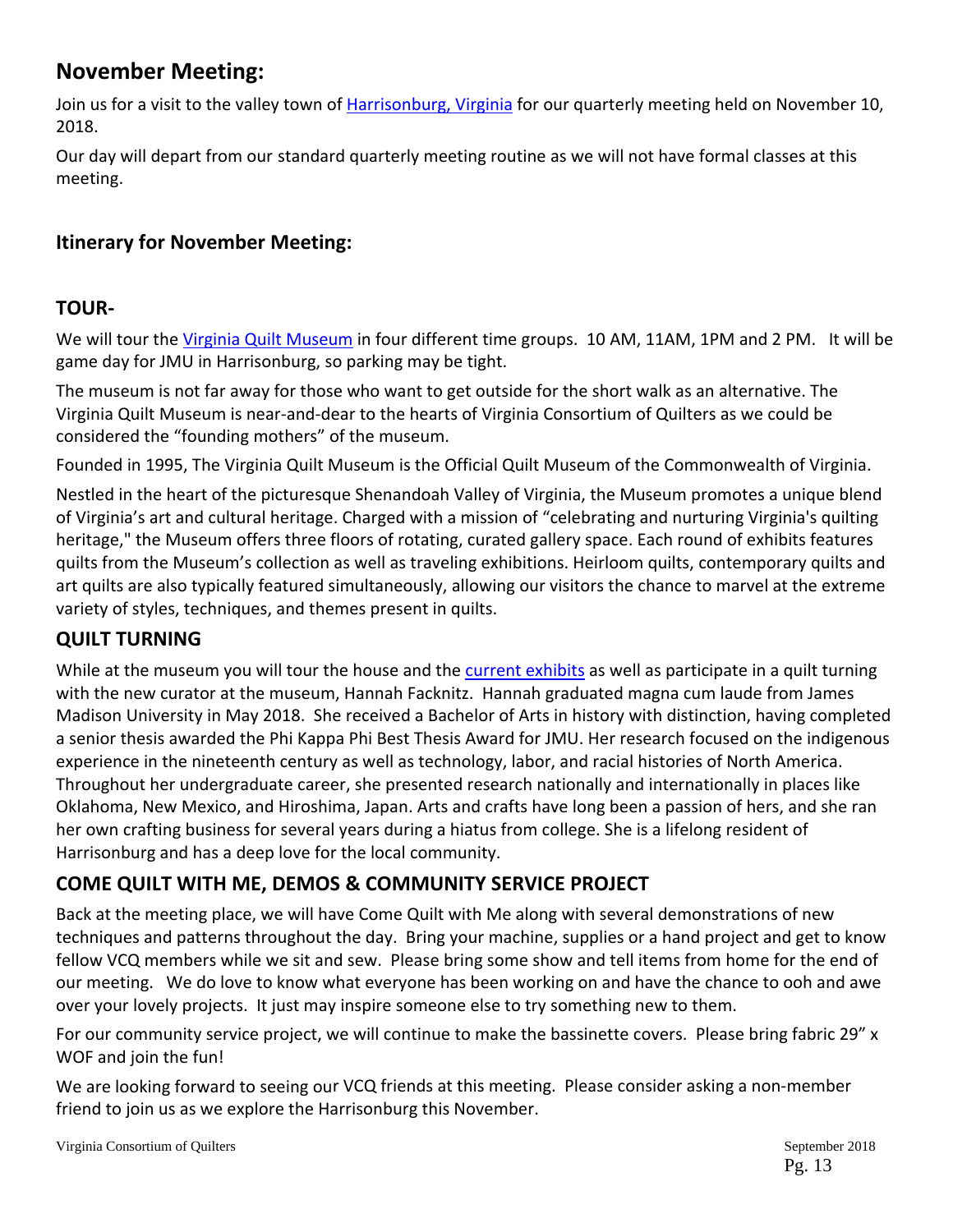# **VCQ WORKSHOP REGISTRATION FORM**

| Registration form deadline: October 19, 2018 Registrations will close after this date without exception. Any registrations |      |                                                                                                                                                                                                                               |     |                      |  |
|----------------------------------------------------------------------------------------------------------------------------|------|-------------------------------------------------------------------------------------------------------------------------------------------------------------------------------------------------------------------------------|-----|----------------------|--|
| postmarked after October 19, 2018 will not be accepted and will be returned. Any workshop cancellations prior to the       |      |                                                                                                                                                                                                                               |     |                      |  |
| deadline are eligible for a refund.                                                                                        |      |                                                                                                                                                                                                                               |     |                      |  |
|                                                                                                                            |      |                                                                                                                                                                                                                               |     |                      |  |
|                                                                                                                            |      |                                                                                                                                                                                                                               |     | Member<br>Non-Member |  |
|                                                                                                                            |      |                                                                                                                                                                                                                               |     |                      |  |
| Address                                                                                                                    |      |                                                                                                                                                                                                                               |     |                      |  |
|                                                                                                                            | City | State                                                                                                                                                                                                                         | Zip |                      |  |
| <b>Phone</b> Phone                                                                                                         |      | Email and the contract of the contract of the contract of the contract of the contract of the contract of the contract of the contract of the contract of the contract of the contract of the contract of the contract of the |     |                      |  |
|                                                                                                                            |      |                                                                                                                                                                                                                               |     |                      |  |
| Choice of Workshop (includes lunch). Circle letters and indicate choice on line.                                           |      |                                                                                                                                                                                                                               |     |                      |  |
| Workshop A: Community Service Project- Bassinette Covers                                                                   |      |                                                                                                                                                                                                                               |     |                      |  |
| Workshop B: Come Quilt with Me                                                                                             |      |                                                                                                                                                                                                                               |     |                      |  |
| Virginia Quilt Museum Tours:                                                                                               |      |                                                                                                                                                                                                                               |     |                      |  |
| Tour A: 10:00AM Tour B: 11:00AM Tour C: 1:00PM Tour D: 2:00PM                                                              |      |                                                                                                                                                                                                                               |     |                      |  |
|                                                                                                                            |      |                                                                                                                                                                                                                               |     |                      |  |
|                                                                                                                            |      |                                                                                                                                                                                                                               |     |                      |  |

| Cost                                             |                    |
|--------------------------------------------------|--------------------|
|                                                  |                    |
| Member, Community Service/Come Quilt with Me     | \$35               |
| Non-member, Community Service/Come Quilt with Me | \$45               |
|                                                  |                    |
| Host Guild Non VCQ committee member              | $$15**$ lunch only |
|                                                  |                    |

\*\*A host guild non‐VCQ committee member may register as a guest only for \$15 to include lunch and the business meeting. A non‐ VCQ visitor may attend any business meeting only and both must pre‐register in order to have an accurate count for lunch.

Amount enclosed: \$

Are you willing to be a class helper? Yes No

Are you bringing a sewing machine to Come Quilt with Me? Yes No

Were you referred or invited by a VCQ member? Yes No

If so, please write in their name\_\_\_\_\_\_\_\_\_\_\_\_\_\_\_\_\_\_\_\_\_\_\_\_\_\_\_\_\_\_\_\_\_\_\_\_\_\_\_\_\_\_\_\_\_. Special lunch requirements:

Vegetarian\_\_\_ Gluten-free\_\_\_ Allergic to \_\_\_\_\_\_\_\_\_\_\_\_\_\_\_\_\_\_

Send workshop registration form and your check **payable to VCQ** to

**Debi Harding, 2356 Bizzone Circle, Virginia Beach, VA 23464** 

Virginia Consortium of Quilters September 2018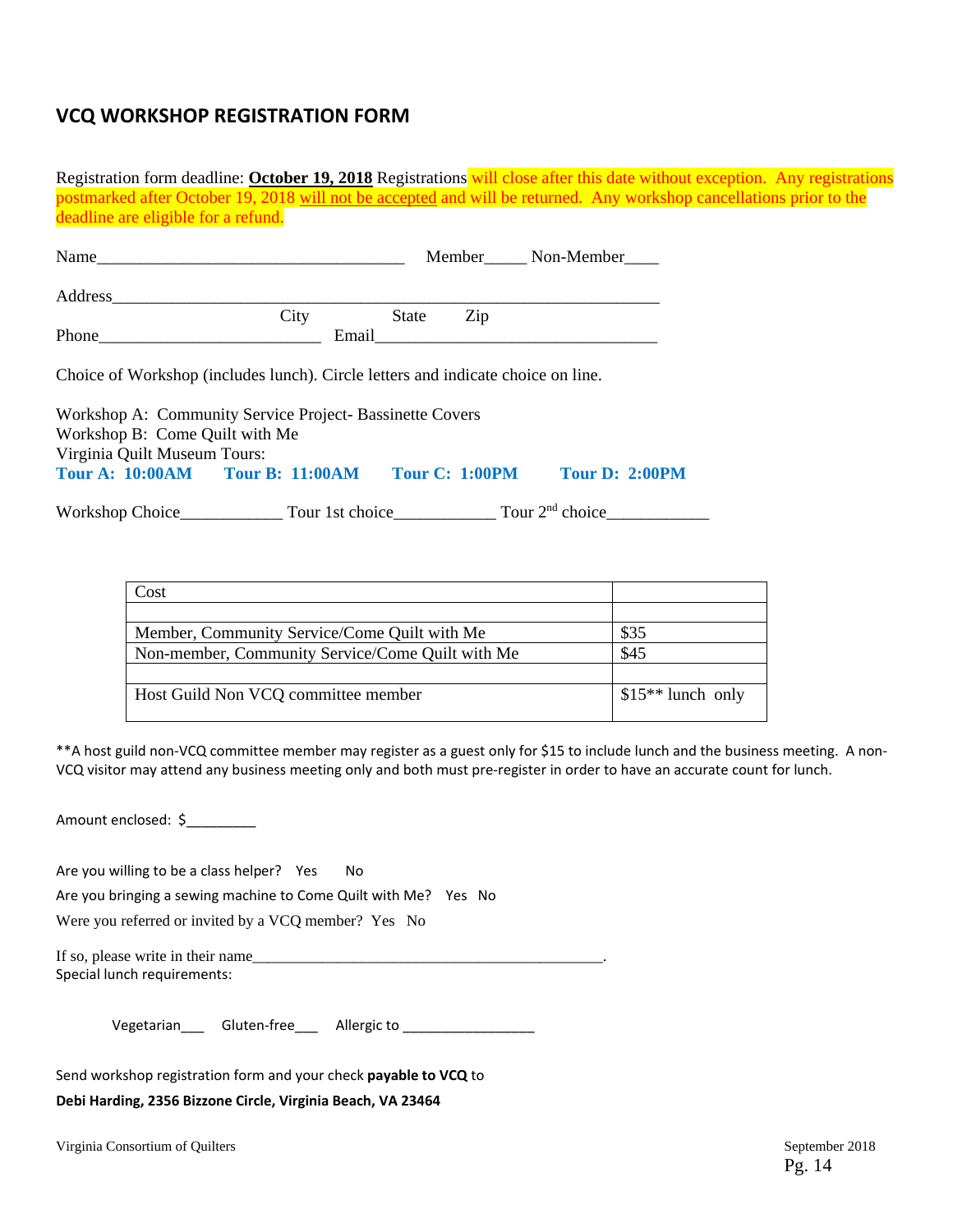## **TREASURER'S REPORT AS OF September 5, 2018**

Money Market: \$16,238.41 Checking Account: \$8,787.68